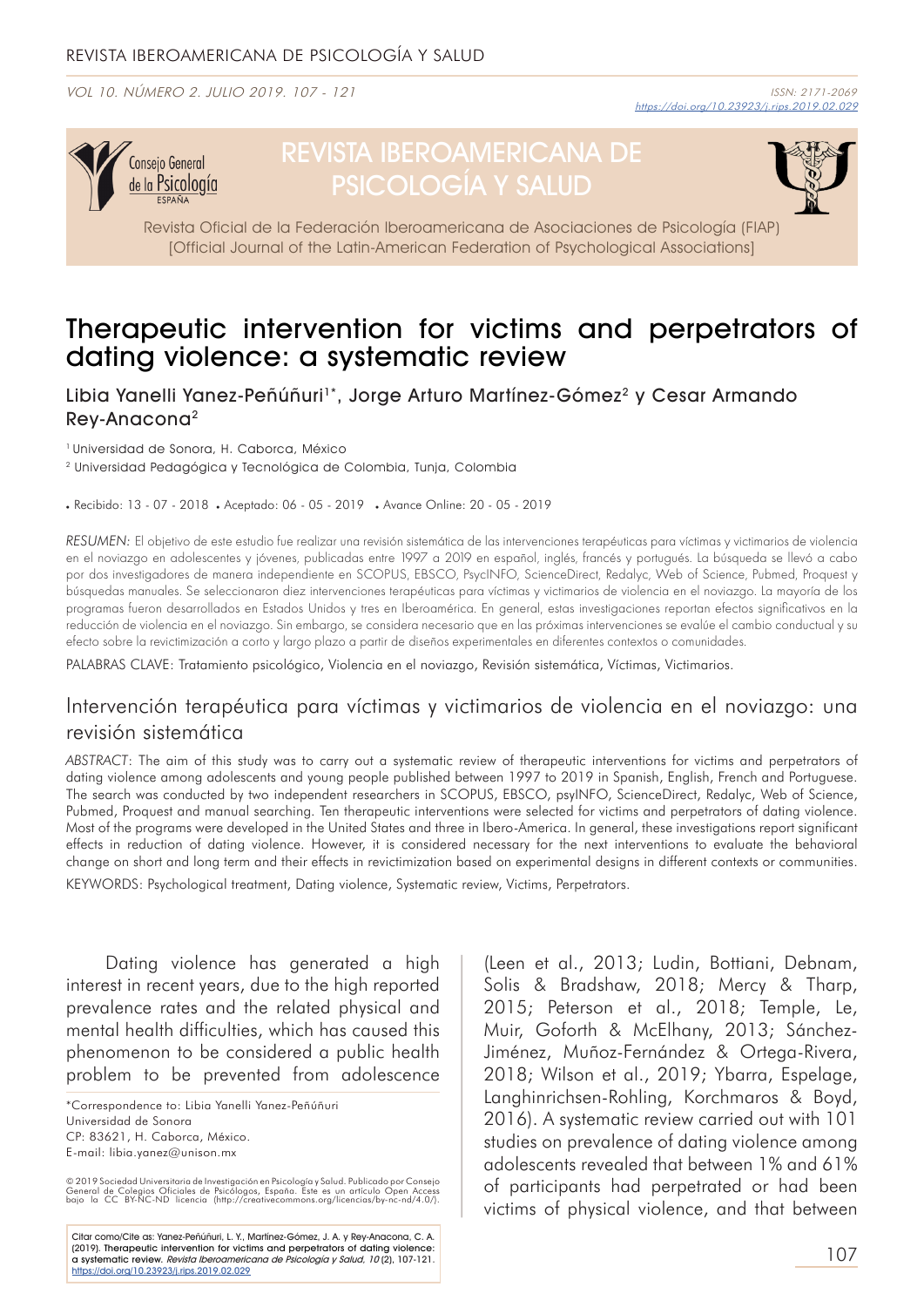a little less than 1% and 54% had been victims of sexual violence, these rates being higher among older adolescents (Wincentak, Connolly & Card, 2017).

Another systematic review carried out with 113 studies of dating violence prevalence perpetrated and received, among adolescents and young adults (Rubio-Garay, López-González, Carrasco & Amor, 2017) found that between 8.5% and 95.5% of the participants had been victims of psychological violence, between 0.4% and 57.3% of physical violence and between 0.1% and 64.6% of sexual violence, while between 4.2% and 97% of participants had perpetrated psychological violence, between 3.8% and 41.9% physical violence and between 1.2% and 58.8% sexual violence. In addition, the results of these studies show that dating violence occurs bi-directionally in a significant number of cases (Alegría & Rodríguez, 2015, Rubio-Garay et al., 2017, Sánchez-Jiménez et al., 2018).

Although these prevalence rates vary according to the questionnaires used, the types of dating violence examined and the duration of romantic relationships reported show that a significant number of adolescents and young adults can experience dating violence, which have the potential to generate negative consequences in their physical and mental health (Wincentak et al., 2017). Among the physical and mental health difficulties associated with dating violence victimization are depression, anxiety, low self-esteem, alcohol and drug use, unhealthy weigth control behaviors, suicidal ideation, sexual risk behaviors and academic problems (Copp, Giordano, Longmore & Manning, 2016; Foshee, McNaughton, Gottfredson, Chang & Ennett, 2013; Lormand et al., 2013; Ludin et al., 2018; Parker, Johnson, Debnam, Milam & Bradshaw, 2017; Peterson et al., 2018; Rubio-Garay, Carrasco, Amor & López-González, 2015). Hébert, Lavoie, Vitaro, McDuff and Tremblay (2008), found that the risk of presenting an internalizing disorder was 10 times higher, among 774 Canadian teenagers who had a history of victimization of child sexual abuse and dating violence, being seven times higher in the case of externalizing disorders.

Despite these high prevalence rates and

the physical and mental health difficulties associated with victimization, in the specialized literature there is very little reference to the alternatives of psychological treatment for victims and perpetrators of this form of violence (Mercy & Tharp, 2015; Temple et al., 2013). The existing efforts have focused on prevention, but in this field the studies indicate that the developed programs have, in general, a positive impact on the knowledge of this phenomenon, with a decrease in the attitudes and beliefs that promote violence, but they do not report the impact of these programs on the behavior of individuals or it is less (Leen et al., 2013; Martínez & Rey, 2014). Sánchez-Jiménez et al. (2018), for example, evaluated a multicomponent prevention program through a controlled clinical trial in which 1764 Spanish students from 12 to 19 years old participated, finding that this program had increased knowledge on the subject and had diminished attitudes and beliefs about romantic love that promoted this type of violence, but had not had a positive impact on the aggressive behavior of the experimental group participants or on victimization.

A systematic review by Leen et al. (2013), on prevention and intervention programs of dating violence directed at adolescents, published between 2000 and 2011, found a total of nine studies describing primary and secondary prevention programs implemented in the United States or Canada, most of them which had been designed for educational environments, in order to develop skills for the improvement of couple relationships with different pedagogical approaches, but none corresponded with treatment programs aimed at victims or perpetrators of this type of violence. Another systematic review carried out with 13 studies describing the empirical evaluation of dating violence prevention programs found that in most of these studies an evaluation of their impact on the behavior of individuals was not carried out or implemented (Martínez & Rey, 2014).

De La Rue, Polanin, Espelage and Pigott (2017), carried out a meta-analysis with the results reported in 23 studies on programs developed in middle and high school institutions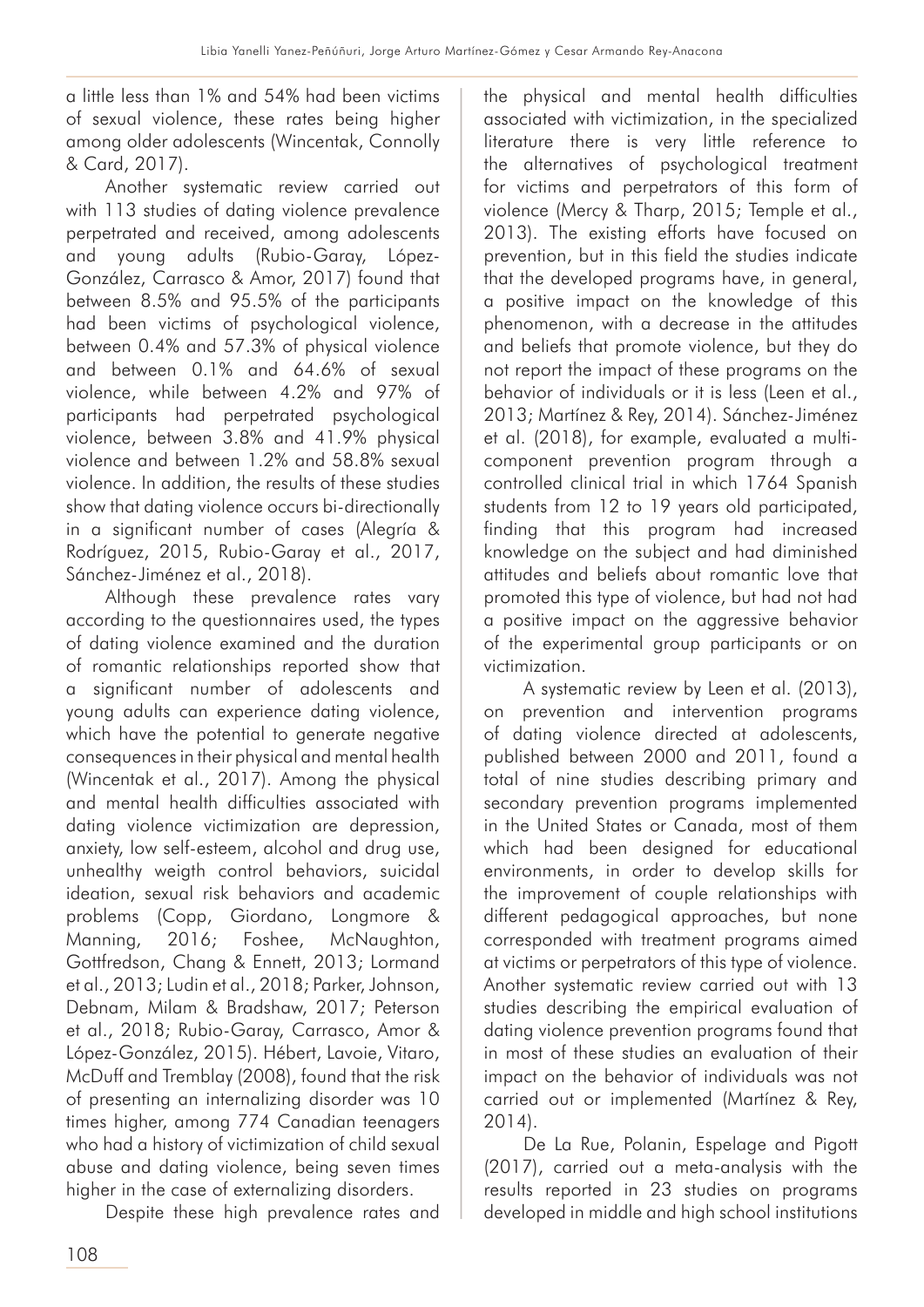in the United States, which showed results significant in the knowledge and attitudes of the participants, but little behavioral change, drawing attention to the need to generate intervention alternatives that improve the skills of adolescents and the witnesses of this form of violence. According to the results of these three systematic reviews, despite the prevention campaigns, it is possible that many adolescents and young adults are victims and or victimizers of this form of violence and, could affect in their physical and mental health (Wincentak et al., 2017).

Psychotherapy or psychological treatment is conceptualized as a systematic set of scientifically supported activities that seek to modify habits to improve the physical and mental well-being of people, minimizing psychological distress (American Psychological Association, 2019). Therefore, psychological treatment could be a valid alternative for the intervention of dating violence, at least in two senses: (a) to diminish the psychological consequences of mistreatment in the victims, intervening directly on the symptoms of depression, anxiety, somatic and other frequent in this population and (b) to interrupt this type of behavior in perpetrators or victims, through strategies aimed to modify intrapersonal and interpersonal variables that lead to this type of behaviors, such as knowledge of this phenomenon, attitudes and beliefs about dating violence, problem-solving skills, self-esteem, or alcohol and drug consumption.

In accordance with the above and in order to identify the existence and characterize the efforts aimed at the psychological treatment of victims and perpetrators of dating violence at the international level, the aim of this study was to carry out a systematic review of therapeutic interventions for victims and perpetrators of dating violence among adolescents and young people published between 1997 to 2019 in Spanish, English, French and Portuguese.

## **METHODS**

For the elaboration of the present systematic review, the guidelines of methodology Preferred Reporting Items for Systematic Review and Meta-Analysis (PRISMA) were considered (Liberati et al., 2009; Urrútia & Bonfil, 2010).

#### •SEARCH STRATEGY

The searches were conducted by two authors of the present study independently from April 1st to 20th, 2019, in eight electronic sources: SCOPUS, EBSCO, PsycINFO, ScienceDirect, Redalyc, Web of Science Core Collection, Pubmed and Proquest. In addition, manual searches were carried out (from the identification of articles of the references of selected studies).

Key words consulted in the Medical Subject Headings (MeSH) and the Health Sciences Descriptors (DeCS) were included in the title or in the summary in the following languages: (a) Spanish: Violencia en el noviazgo OR violencia en parejas jóvenes OR malos tratos en el noviazgo AND intervención OR terapia OR tratamiento; (b) English: Dating violence OR courtship aggression AND intervention OR therapy OR treatment; (c) French: Violence dans les couples OR violence dans les fréquentations AND intervention OR thérapie OR traitement, and (d) Portuguese: Violência de namoro OR Agressão no namoro AND intervenção OR terapia OR tratamento.

#### •ARTICLES SELECTION

The inclusion criteria were established based on the criteria of PICOS format (Perestelo-Perez, 2013): (a) description of the participants: adolescents or young people of both sexes from 12 to 31 years old, single, in a current or previous dating relationship, without cohabiting; (b) type of study: therapeutic interventions for victims and perpetrators of dating violence; (c) comparators: studies that include or not the comparison of groups of interventions (e.g. experimental group and control group); (d) description of results: effectiveness and feasibility of interventions for victims and perpetrators of dating violence and (e) type of design: experimental and preexperimental designs, and studies that present the design of the program and have not been evaluated the effectiveness of the intervention program.

Original research articles published between January 1st, 1997 and April 15th, 2019, were considered about therapeutic programs or interventions of perpetrators or victims of dating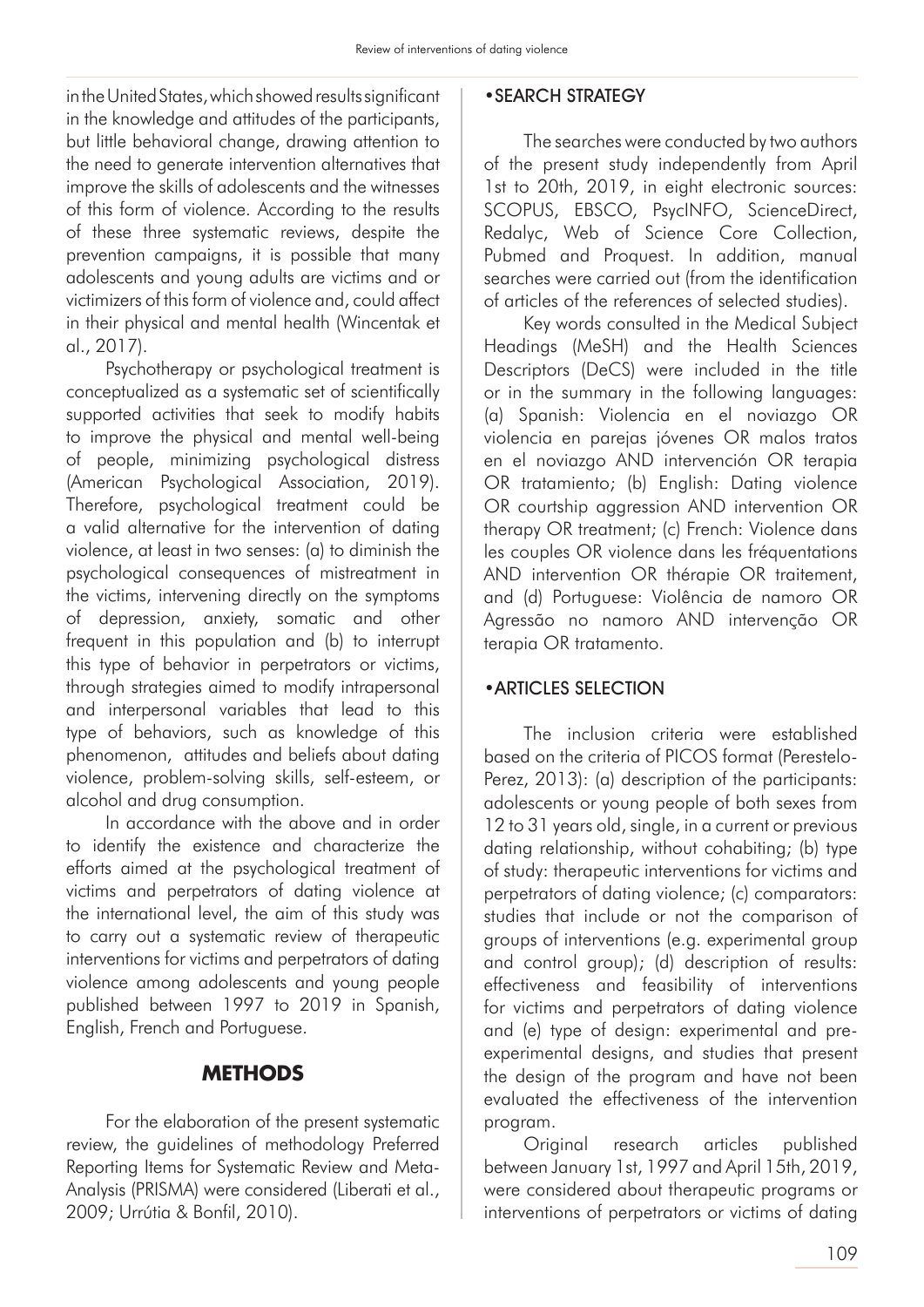violence with publication status (published and in press), in Spanish, English, French and Portuguese. Articles that included married or cohabiting couples were excluded.

#### •DATA EXTRACTION

The data extraction was carried out independently by two authors of the present review. Consensus meetings were held to decide the inclusion and exclusion of each articles. Subsequently, the following information was collected and analyzed: (a) aim intervention program; (b) country of origin; (c) range and average age of the participants; (d) sample size; (e) number of sessions; (f) topics or components; (g) study design; (h) theoretical framework; (i) scope and (j) limitations. The agreement index was calculated by Cohen's Kappa.

#### **RESULTS**

The systematic review was conducted in eight sources, making 27 combinations with the keywords selected for this study, which resulted in a total of 216 searches in the title and summary fields, retrieving 2794 articles (see Table 1). Of these, 1068 articles were filtered (after eliminating repeated records), which were reviewed and analyzed according to the established protocol (see Figure 1).

Of the 1068 articles reviewed, ten nine articles that met the search criteria were selected, describing the characteristics of population, type of study, design and implementation of therapeutic interventions for victims or perpetrators of dating violence (see tables 2 and 3). To evaluate the concordance of selected articles, Cohen's Kappa index was calculated, with a result of .91, considered as very good. In the following

|                                | Table 1<br>Total of records identified and removed after duplicates by source and keyword combinations                                   |                       |                                        |
|--------------------------------|------------------------------------------------------------------------------------------------------------------------------------------|-----------------------|----------------------------------------|
| Source                         | Keywords                                                                                                                                 | Records<br>identified | Records after<br>duplicates<br>removed |
| EBSCO <sup>b</sup>             | Violencia en el noviazgo OR violencia en parejas jóvenes OR<br>malos tratos en el noviazgo AND intervención OR terapia OR<br>tratamiento | 4                     | 2                                      |
|                                | Dating violence OR courtship aggression AND intervention OR<br>therapy OR treatment                                                      | 936                   | 216                                    |
|                                | Violência de namoro OR Agressão no namoro AND intervenção<br>OR terapia OR tratamento                                                    | 5                     | 1                                      |
| PsyINFO a,b,c                  | Dating violence OR courtship aggression AND intervention OR<br>therapy OR treatment                                                      | 31                    | 9                                      |
| Science<br>Direct <sup>c</sup> | Violencia en el noviazgo OR violencia en parejas jóvenes OR<br>malos tratos en el noviazgo AND intervención OR terapia OR<br>tratamiento | 7                     | 3                                      |
|                                | Dating violence OR courtship aggression AND intervention OR<br>therapy OR treatment                                                      | 187                   | 58                                     |
|                                | Violence dans les couples OR violence dans les fréquentations<br>AND intervention OR thérapie OR traitement                              | 9                     | 5                                      |
| Redalyc                        | Violencia en el noviazgo OR violencia en parejas jóvenes OR<br>malos tratos en el noviazgo AND intervención OR terapia OR<br>tratamiento | 97                    | 53                                     |
|                                | Datina violence OR courtship agaression AND intervention OR                                                                              | $\overline{100}$      |                                        |

couriship aggression AND intervention OR 129 129 78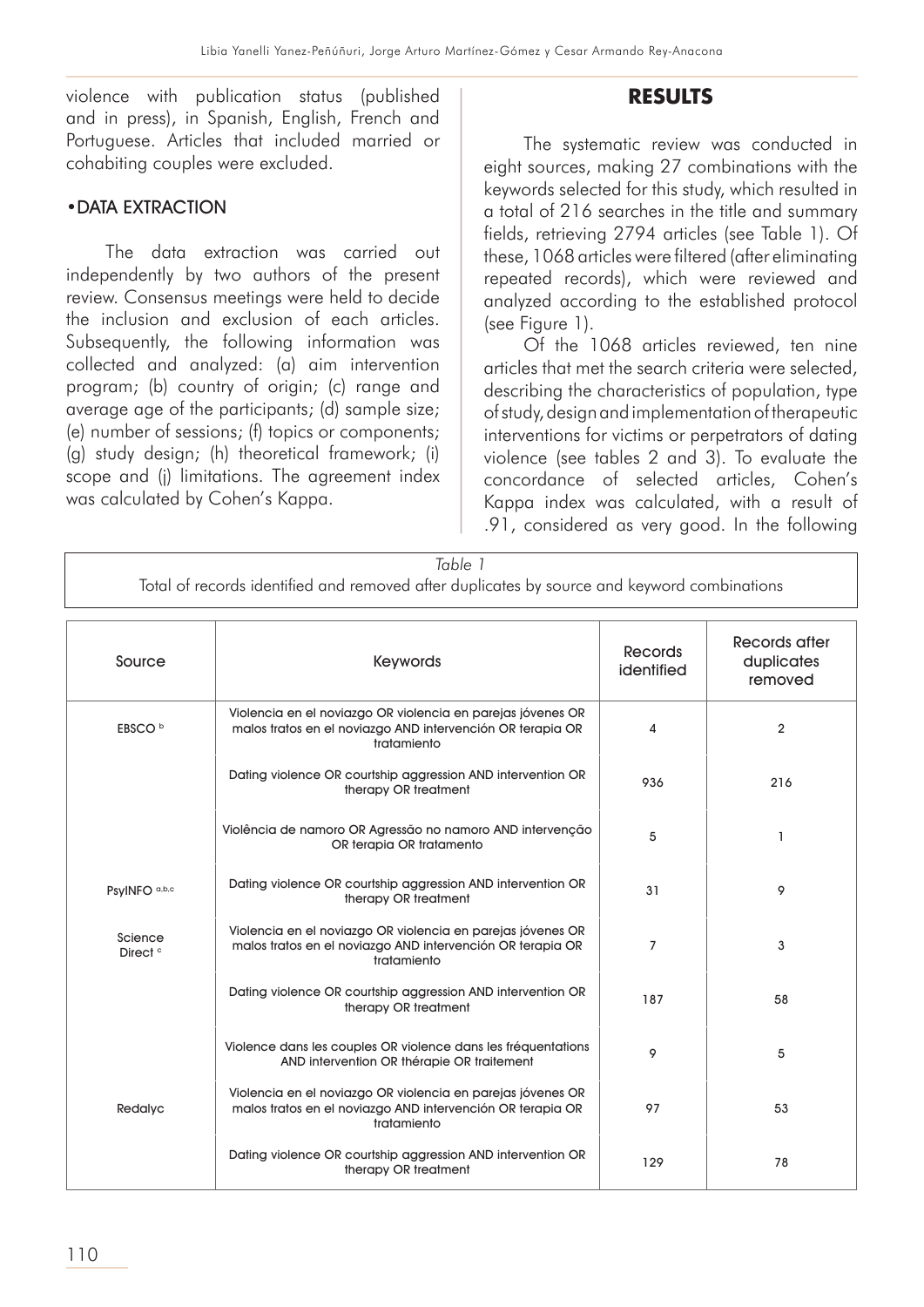#### *Table 1 (Continuation)* Total of records identified and removed after duplicates by source and keyword combinations

| Source                  | <b>Keywords</b>                                                                                                                          | <b>Records</b><br>identified | Records after<br>duplicates removed |  |
|-------------------------|------------------------------------------------------------------------------------------------------------------------------------------|------------------------------|-------------------------------------|--|
|                         | Violência de namoro OR Agressão no namoro AND<br>intervenção OR terapia OR tratamento                                                    | 81                           | 53                                  |  |
| Web Of Science a,b,c    | Dating violence OR courtship aggression AND<br>intervention OR therapy OR treatment                                                      | 32                           | 4                                   |  |
| Pubmed <sup>a,b,c</sup> | Dating violence OR courtship aggression AND<br>intervention OR therapy OR treatment                                                      | 265                          | 115                                 |  |
| Proquest                | Violencia en el noviazgo OR violencia en parejas<br>jóvenes OR malos tratos en el noviazgo AND<br>intervención OR terapia OR tratamiento | 5                            | $\overline{2}$                      |  |
|                         | Dating violence OR courtship aggression AND<br>intervention OR therapy OR treatment                                                      | 508                          | 313                                 |  |
|                         | Violence dans les couples OR violence dans les<br>fréquentations AND intervention OR thérapie OR<br>traitement                           |                              | 6                                   |  |
|                         | Violência de namoro OR Agressão no namoro AND<br>intervenção OR terapia OR tratamento                                                    | $\overline{2}$               |                                     |  |
| Total                   |                                                                                                                                          | 2795                         | 1068                                |  |

Note: <sup>a</sup> No results were found with the keywords in Spanish, <sup>b</sup> No results were found with the keywords in French, <sup>c</sup> No results were found with the keywords in Portuguese.

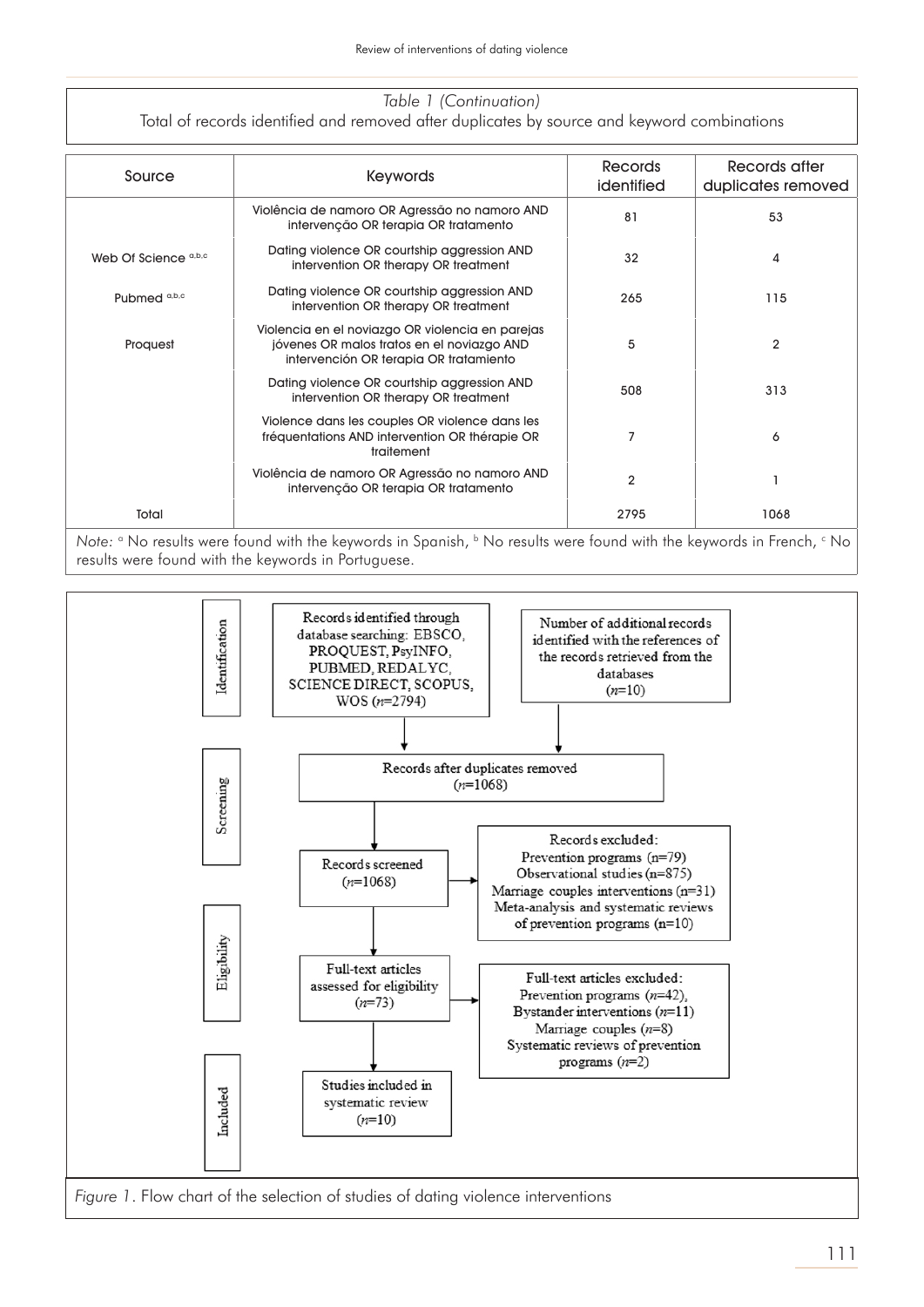| Table 2                                                                              |                      |                                                                         |                 |                 |                  |                                                                                                                                                                        |
|--------------------------------------------------------------------------------------|----------------------|-------------------------------------------------------------------------|-----------------|-----------------|------------------|------------------------------------------------------------------------------------------------------------------------------------------------------------------------|
| Description of intervention programs for victims and perpetrators of dating violence |                      |                                                                         |                 |                 |                  |                                                                                                                                                                        |
| Author and<br>year of<br>publication                                                 | Country<br>of origin | Sample                                                                  | $%$ of<br>women | Range of<br>age | Mean age<br>(SD) | Aim of the study                                                                                                                                                       |
| Villafañe et al<br>2010                                                              | <b>PR</b>            | 10 women who<br>have been<br>victims of DV                              | 100             | $21$ to $31$    |                  | To develop a model of group<br>counseling for women victims of DV.                                                                                                     |
| Woodin &<br>O'Leary, 2010                                                            | UE                   | 50 university<br>couples<br>who have<br>experienced DV                  | 58              | 18 to 25        | 19.64 (1.26)     | To evaluate the effectiveness of<br>motivational interviewing in couples<br>experiencing DV in their current<br>relationships.                                         |
| Cunningham et<br>al., 2013                                                           | UE                   | 397 adolescents<br>who presented<br>DV and alcohol<br>use               | 64.5            | 14 to 18        | 16.8(1.3)        | To determine the efficacy of a brief<br>intervention program in patients<br>who reported DV.                                                                           |
| Guajardo &<br>Cavazos, 2013                                                          | <b>MX</b>            | A university<br>woman victim<br>of DV                                   | 100             | 21              |                  | To Present an intervention based on<br>the model focused on the solutions<br>and cognitive behavioral.                                                                 |
| Peskin et al<br>2014                                                                 | UE                   | 766 high school<br>students                                             | 57.8            |                 | 13(0.54)         | To determine if the program<br>"It's your game  Keep It Real"<br>(IYG) reduces DV among young<br>people from high schools of ethnic<br>minorities, at high risk of DV. |
| Rey-Anacona et<br>al., 2014                                                          | CO                   | 4 heterosexual<br>couples who<br>have presented<br>DV                   | 50              | 17 to 22        | 20(1.8)          | Design, implement and preliminarily<br>evaluate a behavioral intervention<br>program, aimed at unmarried<br>couples who reported DV.                                   |
| Glass et al., 2015                                                                   | UE                   | 300 women<br>victims of DV                                              | 100             | 18 to 24        |                  | To evaluate the effectiveness of an<br>interactive application in university<br>women victims of DV and friends of<br>women who experience VN.                         |
| Rothman et al.,<br>2016                                                              | UE                   | 36 adolescents<br>who have<br>perpetrated DV                            | 74              | 15 to 19        |                  | To reduce the perception and<br>perpetration of DV.                                                                                                                    |
| Rizzo et al., 2018                                                                   | UE                   | 109 girls who<br>have been<br>victims or<br>perpetrated<br>pshysical DV | 100             | $14-17$         | 14.9             | To assess the feasibility,<br>acceptability and efficacy of<br>an intervention to reduce dating<br>violence and sexual risk behaviors.                                 |
| Draucker et al<br>2019                                                               | UE                   | 14 college<br>women who<br>have presented<br>DV                         | 100             | 18 to 25        |                  | To design an internet-based<br>theoretical intervention for adults<br>experiencing DV.                                                                                 |

*Note*: CO=Colombia, MX=Mexico, PR= Puerto Rico, UE=United States. The hyphen (-) means that no information was provided. DV= Dating Violence.

| Table 3<br>Methodological characteristics of intervention programs for victims and perpetrators of dating violence |                       |                                                                                                                                                    |                                                                                             |                                 |  |  |
|--------------------------------------------------------------------------------------------------------------------|-----------------------|----------------------------------------------------------------------------------------------------------------------------------------------------|---------------------------------------------------------------------------------------------|---------------------------------|--|--|
| Author and year of<br>publication                                                                                  | Number of<br>sessions | Topics or components                                                                                                                               | Study design                                                                                | <b>Theoretical</b><br>fundament |  |  |
| Villafañe et al., 2010                                                                                             | 20                    | Self-concept, self-esteem, management<br>of loneliness, fear, shyness, decision-<br>making, empathy and support.                                   | Qualitative with a<br>phenomenological<br>approach                                          | TTV, FT, BCT y CT               |  |  |
| Woodin & O'Leary, 2010                                                                                             | $\overline{2}$        | Building healthy relationships,<br>communication skills, asking for help,<br>functioning of the relationship and<br>harmful effects of aggression. | <b>Experimental with control</b><br>group, pretest-posttest<br>and follow-up of 9<br>months | MI                              |  |  |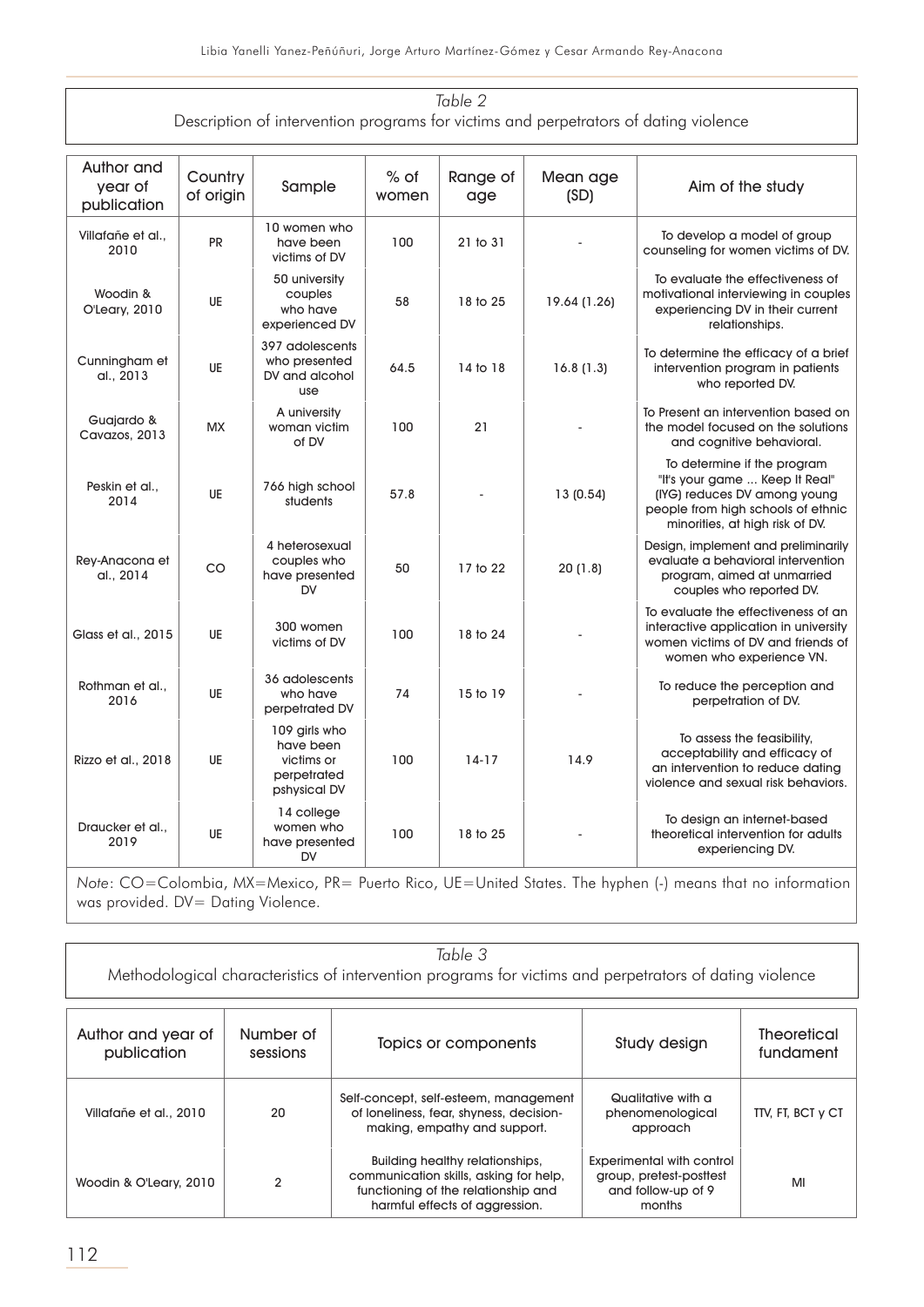| Table 3                                                                                                 |
|---------------------------------------------------------------------------------------------------------|
| Methodological characteristics of intervention programs for victims and perpetrators of dating violence |

| Author and year of<br>publication                                                                                                                                                                                                                                                                                                                   | Number of<br>sessions | Topics or components                                                                                                                                      | Study design                                                                    | <b>Theoretical</b><br>fundament |
|-----------------------------------------------------------------------------------------------------------------------------------------------------------------------------------------------------------------------------------------------------------------------------------------------------------------------------------------------------|-----------------------|-----------------------------------------------------------------------------------------------------------------------------------------------------------|---------------------------------------------------------------------------------|---------------------------------|
| Cunningham et al., 2013                                                                                                                                                                                                                                                                                                                             |                       | Role-play about the handling of<br>discussions, conflict management<br>and information about emergency<br>telephones in case of DV.                       | Randomized controlled<br>trial                                                  | MI                              |
| Guajardo & Cavazos,<br>2013                                                                                                                                                                                                                                                                                                                         | 8                     | Overcoming and learning the previous<br>relationship, increasing personal<br>security and self-esteem, increasing<br>psychological well-being.            | Case study                                                                      | <b>BCT</b>                      |
| Peskin et al., 2014                                                                                                                                                                                                                                                                                                                                 | AC y 12 CL            | Development of healthy relationships,<br>identification of the characteristics of<br>healthy and unhealthy friendships, peer<br>pressure, social support. | Randomized trial with a<br>control group and an<br>experimental group           | SCT                             |
| Rey-Anacona et al.,<br>2014                                                                                                                                                                                                                                                                                                                         | 10                    | Beliefs and expectations about the<br>couple's relationship, communication<br>skills, empathy, anger management and<br>jealousy.                          | Pretest-posttest of one<br>group                                                | <b>BCT</b>                      |
| Glass et al., 2015                                                                                                                                                                                                                                                                                                                                  |                       | Healthy relationships, safety priorities,<br>seriousness of violence, danger in the<br>relationship and decision-making.                                  | Randomized controlled<br>trial, pretest-posttest and<br>12 months follow-up     |                                 |
| Rothman et al., 2016                                                                                                                                                                                                                                                                                                                                |                       | Perception of the perpetration of DV,<br>development of behavioral techniques<br>to reduce the perpetration of DV.                                        | Randomized controlled<br>trial with one month<br>follow-up                      | SCM, TPB y MI                   |
| Rizzo, et al., 2018                                                                                                                                                                                                                                                                                                                                 | 6                     | Self-assessment, cognitive restructuring,<br>problem solving, emotion regulation<br>strategies targeted to anger, jealousy<br>and sadness.                | <b>Experimental and</b><br>Knowledge-Only group<br>and follow-up of 9<br>months | <b>BCT</b>                      |
| Drauker et al., 2019                                                                                                                                                                                                                                                                                                                                | 4                     | <b>Externalization and Therapeutic Narrative</b><br>Practices.                                                                                            | Pretest-posttest of one<br>group                                                | TEA, TIN                        |
| Note: The hyphen (-) means that no information was provided. DV= Dating Violence, AC= Activities in the classroom,<br>CL= Computer lessons. TTV= Theory of Transgenerational Violence, FT= Feminist theory, MI=Motivational interview,<br>BCT= Behavioral Cognitive Theory, CT= Choice Theory, SCT= Social Cognitive Theory, TPB= Theory of Planned |                       |                                                                                                                                                           |                                                                                 |                                 |

Behavior, SCM= Stages of Change Model, TEA= Theory of Emerging Adolescence, TNI= Theory of Narrative Identity.

paragraphs, each article is reviewed emphasizing its content and methodology.

Woodin and O'Leary (2010) developed and evaluated a brief motivational intervention aimed at couples who presented aggressive physical behaviors, to reduce the harm to the victim. The participants were 50 couples (18 to 25 years old) of Stony Brook University, who reported at least one conduct of physical violence in their relationship. The participants had to enter a Web platform to complete a series of online selection questionnaires and then, the pairs were randomly assigned to two groups: (a) an experimental group, which received individualized motivational feedback on physical aggression and the risk factors of dating aggression, and: (b) a control group, which received minimal and nonmotivational comments about dating violence. Follow-up assessments were conducted at three, six, and nine months. Study participants received cash compensations for their participation.

The results suggest that in the experimental group compared to the control condition, there was a significant reduction in physical violence and alcohol consumption in both men and women. In addition, participants of the experimental group, predicted less anxiety and greater long-term commitment to the relationship. These results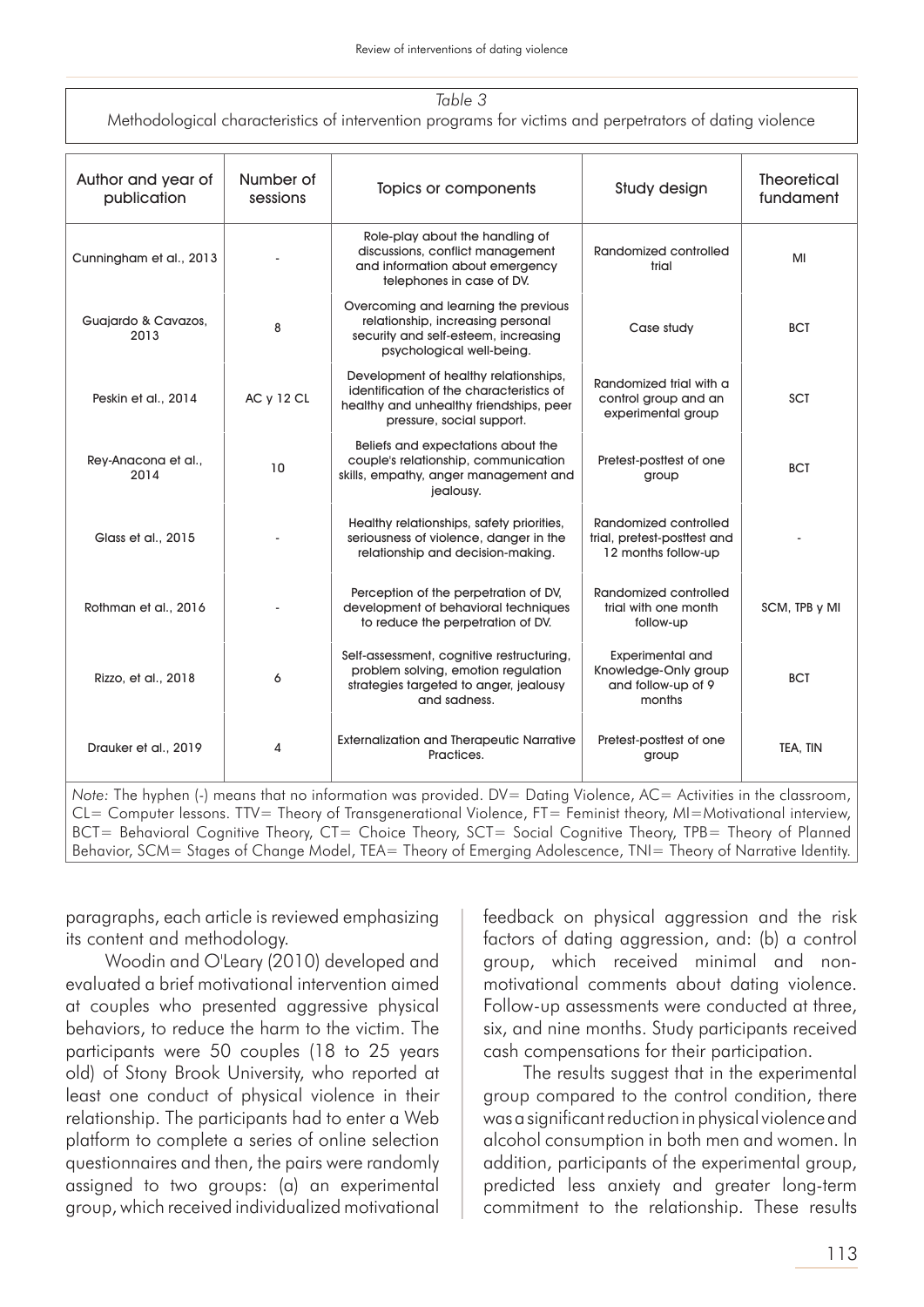show that a brief motivational intervention is a useful and quick strategy to work with couples who are at high risk of dating violence.

Similarly, Villafañe et al. (2010) proposed and evaluated the effectiveness of a group counseling model for single female university students (21 to 31 years old) who had been victims of violence in their relationships at the University of Puerto Rico. On average the participants (10 participants) attended 20 sessions. The main objective of the study was that the participants would be empowered of their personal, academic and social activities that would allow them to improve their quality of life. This process and group work lasted approximately one year and a half. The intervention proposal was based on: (a) Transgenerational Transmission of Violence Theory; (b) Feminist Theory; (c) Cognitive-Behavioral Theory; (d) Person-Centered Theory, and (e) Choice Theory.

The analysis of the results followed the guidelines of the emerging theory, making qualitative descriptions from categories emerging from the content of the interviews and the narratives given by the participants in the counseling sessions. As results, it can be mentioned that: (a) the participants recognized co-dependence as a negative element in dating relationships and modified interaction patterns to prevent violent behavior; (b) the participants realized how their behaviors contributed to both positive and negative interactions within the couple relationships and (c) how the impact of the program in their lives point to the handling of emotions, the modification of behavior, increase in knowledge, self-value and decision making.

Cunningham, et al. (2013) showed the effectiveness of the implementation of a brief motivational program (SafERteens), in adolescents who reported dating violence, one year after having consulted the emergency department of a hospital. The program includes strategies to prevent intimate partner violence through role-plays. Participants were adolescents between 14 and 18 years old, who attended the emergency department of a hospital and who had experienced peer violence, dating violence and alcohol consumption in the last year. For the study three experimental conditions were formed. The first a computer training, the second

a computer training plus the accompaniment by a therapist, and the third a control group where they were given a brochure with information; the participants were randomly assigned to one of the three conditions, where it was stratified by sex and two age groups: (a) 14 and 15 years old and (b) 16 to 18 years old. The investigators were blinded to the participant's intervention condition. The adolescents were followed up at three, six and twelve months after receiving the experimental condition. The computeranimated program incorporated role plays that were presented from situations that were aimed at identifying anger management and conflict resolution strategies. Finally, participants were given a brochure with telephone numbers of help when dating violence occurred.

The results demonstrated that the participants who received computer training showed a reduction in the frequency of victimization behaviors at three and six months after the intervention, in comparison with the control group that received the information brochure. In case of adolescents who received computer training plus accompaniment by a therapist, they showed significant differences at six months and twelve months, compared to control group and the group with the condition of computer training, in dating violence moderate and severe.

On the other hand, Guajardo and Cavazos (2013), implemented a brief intervention focused on Cognitive-Behavioral Solutions with a 21-years-old Mexican woman, university student, victim of violence and sexual abuse by her boyfriend. The intervention was developed in eight sessions and two follow-up calls, where goals were worked out such as: (a) overcome and learn from the relationship where she was a victim of violence by her partner; (b) increase their self-esteem and personal safety against the opposite sex and, (c) improve the relationship with their father. During the intervention, questions were asked about their progress in general to monitor the patient's improvements, and assignments or activities to be developed for the sessions were assigned. Among the techniques used in the intervention are: (a) deconstruction, used for the positive aspects of therapy; (b) psycho-education, with which the consultant was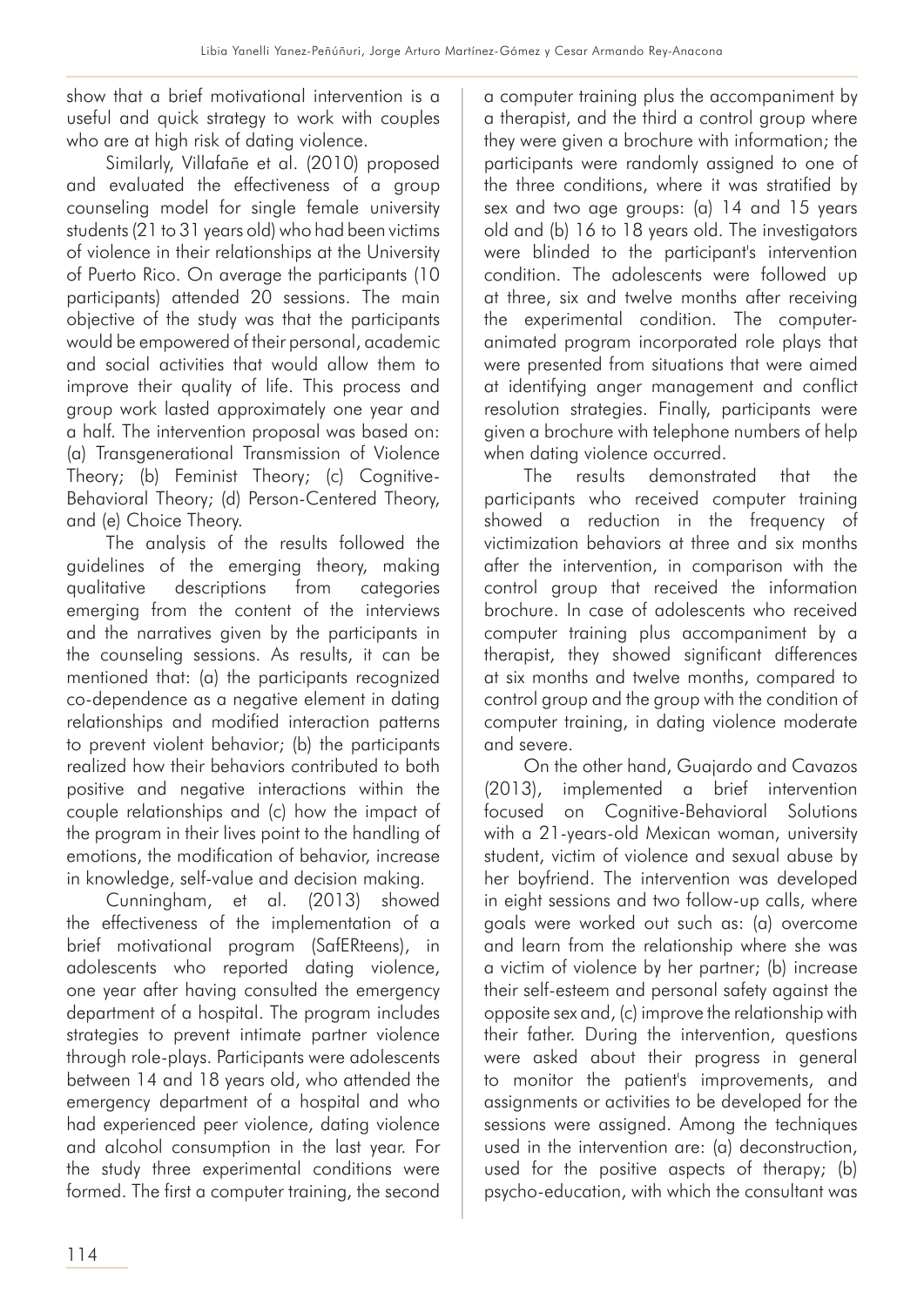asked to understand the cycle of violence, the characteristics of the aggressors, the feelings and thoughts that victims of dating violence can present; (c) cognitive restructuring of Cognitive Behavioral Therapy (CBT) was implemented to modify the way the consultant interpreted her experience in their relationship, the identification of automatic models and for the planning of new cognitive habits; (d) assertiveness training; (e) exceptions, were used to respond with self-control to violent situations that have not occurred; (f) imagery from the cognitive behavioral technique "take a leap forward" and (g) self-instruction in positive phrases when she felt negative emotions. The research showed an improvement in the psychological well-being of the client, generating positive changes in the cognitive, behavioral and interaction patterns. They concluded that the implementation of a brief program focused on cognitive-behavioral solutions is useful in the intervention in a woman victim of dating violence.

Peskin et al (2014), examined whether a program ("it's Your Game ... Keep It Real", IYG), reduced dating violence among 766 youth from ten high schools in Southeast Texas, which belonged to ethnic minorities and constituted a population at high risk of dating violence. The program sought the development of healthy relationships as a basis for good sexuality in adolescence. The design of the study was randomized controlled trial, with an experimental group (they received IYG), and control group (they received a health education program). The allocation of the schools for the control and experimental group was random, this technique was used to guarantee that the two groups were similar at the beginning of the study. The students of ten schools received financial incentives for their participation. The IYG program consisted of 24 sessions, and was based on the Cognitive Social Theory, Models of Social Influence, and the Theory of Triadic Influence. This program included classroom activities and a virtual environment, with exercises to train students in skills that allow them to face violent behavior in their relationship, in addition, they used videos with role plays among equals, questionnaires, animations and information about the characteristics of healthy and unhealthy couples for teenagers about the real world. The

activities developed in the classroom include six sessions to work between parents and children, seeking to increase communication about healthy relationships, using effective rejection skills, expectations of couples and parents' rules regarding dating relationships.

As a result of the study, they found that the control group was more likely to be a victim of physical and emotional violence in their relationship, compared to the students who received the intervention. However, among perpetration of dating violence, no significant differences were found between two groups. The researchers concluded that the effectiveness of the program should be studied more and therefore it should have a greater diffusion to be used in dating violence interventions among adolescents.

Meanwhile, Rey-Anacona et al. (2014) designed and evaluated a program for unmarried couples who have experienced dating violence. The authors used a pretest-posttest design of a single group, with four heterosexual couples between 17 and 22 years old (*X*= 20 years, *SD*= 1.89 years), belonging to a public university in Colombia. Participants must have experienced dating violence or have perpetrated this type of behavior in their relationship, in addition, they should have the time to participate as a couple in the sessions. The intervention program was framed on Therapy and Behavior Modification Approach, which incorporated techniques for the improvement of communication skills, empathy and anger management. The program consisted of ten sessions, and two of then, were implemented per week with a duration of two hours per session, the general contents were: (a) session 1: Presentation of the program; (b) session 2: Beliefs and expectations about the couple's relationship; (c) session 3, session 4 and session 5: Communication skills; (d) session 6: Empathy; (e) session 7 and session 8: Anger management; (f) session 9: Management of jealousy and (g) session 10: Closing and evaluation of program effectiveness. The results of the study indicated a significant decrease in the use of violence behaviors by the participants, in addition, they decreased anger as a state and attitudes toward the use of violence in dating relationships, improving assertive communication. These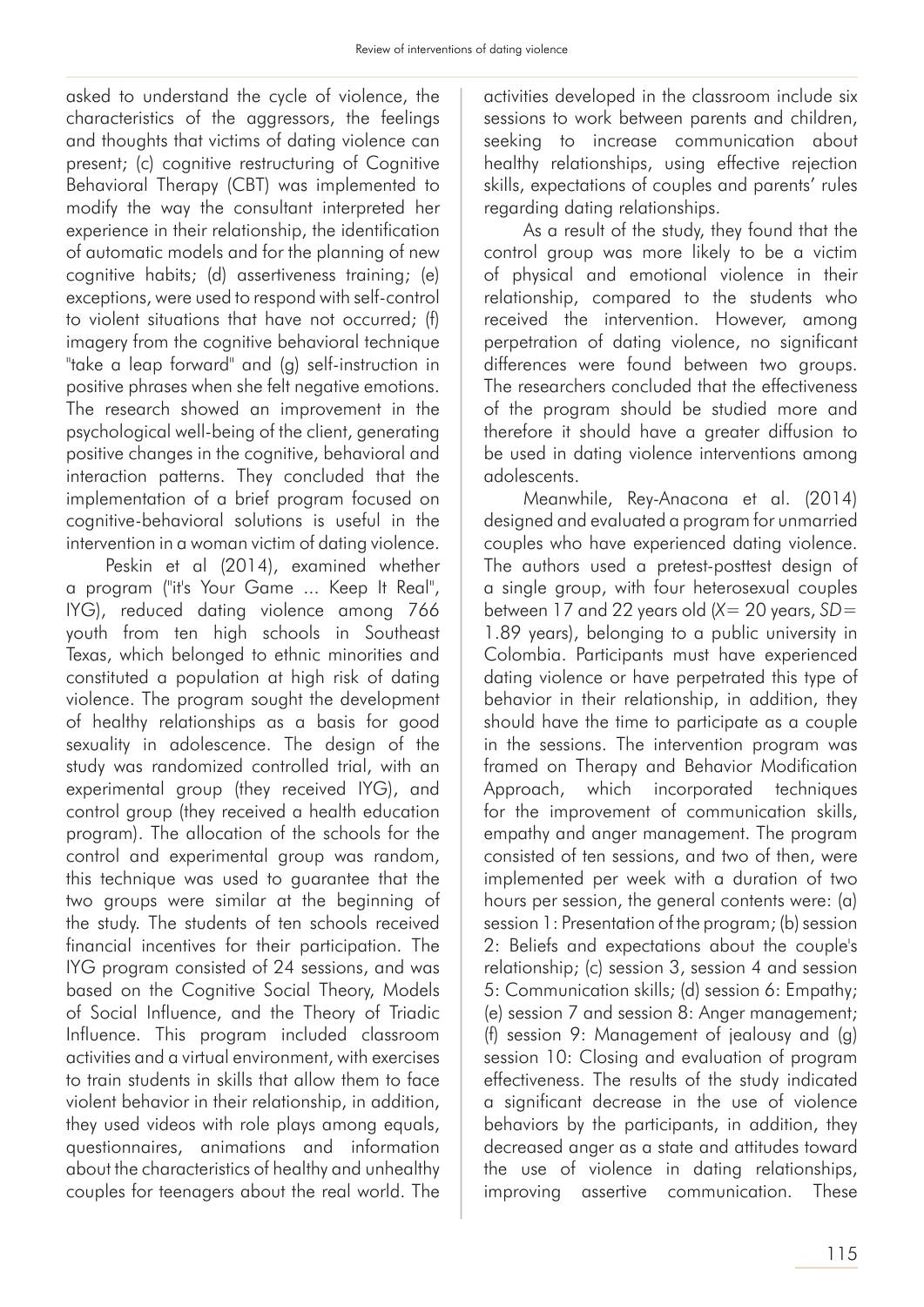results indicated preliminarily that the program would have a positive effect in the awareness of the negative consequences of the use of violent behavior in the dynamics of dating relationships. The authors point out that improvements must be made in some aspects of the program to subsequently make the controlled clinical trial. Finally, they referred that some weaknesses of the study were the design used since there was no control group and the sample size.

Glass et al. (2015) evaluated a program (MyPlan) designed as an interactive application (App) accessible by a website or smart phone, which trained women victims of dating violence (aged 18 to 24 years old) in the United States about taking of safe decisions and to help their friends in case of victimization of dating violence, in order to diminish the physical and psychological damage that may occur long term and health consequences of victims. The application allowed users to receive information about: (a) healthy relationships; (b) safety priorities; and (c) level of violence severity/what constitutes a danger in the relationship. This information was used by the program to provide information and resources to plan personal safety strategies for victims.

The study used a randomized controlled trial protocol (experimental group and control group) and a follow-up at 12 months with 300 women university students who were victims of dating violence and 300 friends of university students who suffered this type of violence participated in this study. It was found that the program is a useful tool to provide information about violence in university students and that with this information they can plan safety strategies to improve their physical health. In addition, this intervention helped university students who received the program to attend effectively when a friend is a victim of violence by their partner, in making difficult security decisions.

Rothman et al. (2016) developed and evaluated the effectiveness of a brief motivational tertiary intervention (Real Talk) to reduce dating violence behaviors among adolescent perpetrators who attended at hospital center. The intervention was based on three psychological theories: (a) The Stages of Change Model; (b) The Theory of Planned Behavior; and (c) The Theory of Motivational Interviewing. In addition

relationships.

to the above, the intervention was adapted according to the gender of the participant, because Feminist Theory suggests that the meaning, impact and consequences of intimate partner violence vary according to the sex of the perpetrator or the victim, therefore, the therapists were trained to modify and adapt the intervention if they perceived that the participants could be victims who blamed themselves or justified the use of violence. The program was administered to 36 participants (15 and 19 years old), in two groups: control (a brochure of dating violence) and another experimental group (the Real Talk program was administered to them), the results were evaluated at the end of the program, and a follow up was completed. The 86% of program participants reported that they felt better with the help received. The results show a reduction in the use of relational violence by the participants who received the intervention. In addition, participants in the experimental group compared to the control group were more likely to help their friends in situations of dating violence, alcohol drinking and decision making.

It could be concluded that the intervention proposal (Real Talk) showed effectiveness in the advance of the Stages of Change Model (from Precontemplation to Action stage) of the participants, and can be implemented in a context of medical attention, which can positively influence the decrease of attitudes in favor of the use of violence and violent behavior in dating

Rizzo et al. (2018) evaluated the efficacy of an intervention (Date SMART) to reduce dating violence and sexual behaviors among 109 adolescent girls with prior exposure to physical dating violence in the United States. The intervention consisted of six sessions to provide skills of self-assessment, cognitive restructuring, problem solving, emotion regulation strategies targeted to anger, jealousy and sadness, based on principles of cognitive behavioral therapy. Participants were randomly assigned to two conditions: (a) an intervention group, which received a toolkit of skills to handle situations involving dating violence and unprotected sex, and (b) a Knowledge-Only Group (KO), which received information about sexual health topics. Follow-up assessments were administered at four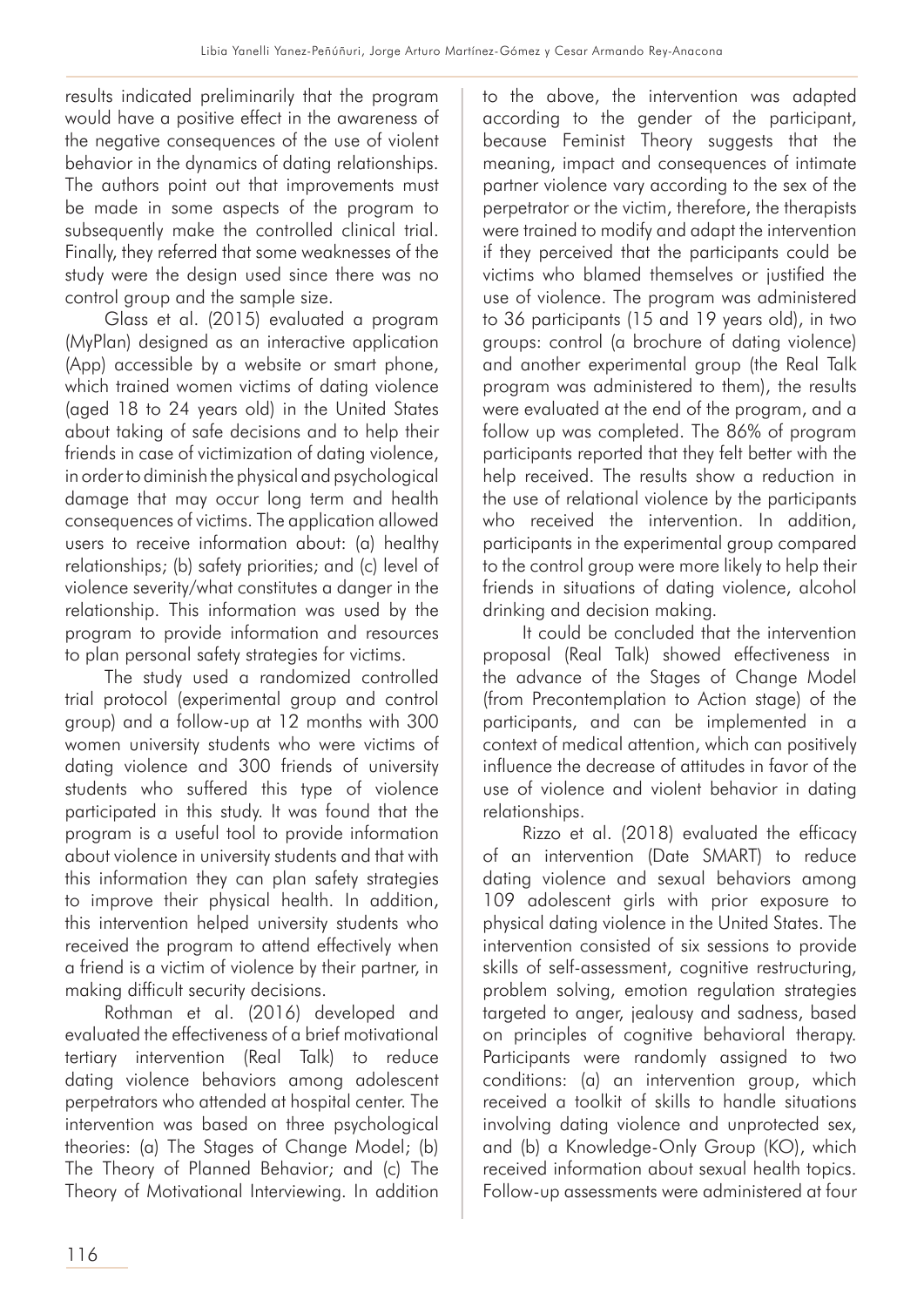time points (baseline, 3, 6, and 9 months), and participants received cash compensations for completing each assessment.

The results suggests that the intervention was effective reducing significantly all types of dating violence across the 9-month followup period compared to the (KO) group. Furthermore, the participants of the intervention showed improvements in condom use selfefficacy, HIV knowledge, depressive symptoms, and dysfunctional emotion regulation.

Draucker et al. (2019) evaluated an intervention that was delivered through the Web called WISER (Writing to Improve Selfin-Relations) with 14 college women between 18 and 25 years old, who had experienced problematic relationships with dating partners.

The intervention was a four-session online program, based on the Theory of Emerging Adulthood and Theory of Narrative Identity. The general contents were: modification of relational patterns characteristic of dating violence and the four practices of narrative therapy: externalization, oppressive social messages, unique results and preferred narratives, which were presented in four sessions with the help of videos of violent relationships in courtship and the writing of a story about their relationship.

The study was conducted with a single group pre-post to examine the feasibility and acceptability of the program. The findings suggest that the intervention demonstrated to be feasible and acceptable of delivery of content, decrease psychological and physical dating violence, and increase constructive communication, relationship satisfaction in men, and depression in women.

## **DISCUSSION**

The aim of this study was to conduct a systematic review of therapeutic interventions for victims and perpetrators of dating violence between 1997 and 2019.

Ten programs were identified, the first one, published in 2010. Seven of them were developed in the United States and in three of them in Ibero-American countries such as Colombia, Mexico and Puerto Rico (Guajardo et al., 2013; Rey-Anacona et al., 2014; Villafañe et al., 2014). All the selected articles, presented the development and evaluation of the effectiveness of interventions for victims and perpetrators of dating violence.

Regarding the characteristics of interventions, most of them were directed towards the reduction of dating violence from the identification of healthy relationships and the development of techniques of: conflict resolution, empathy, anger management, decisions, assertiveness, communication skills, psychoeducation about dating violence and emotion regulation strategies. These activities were mainly carried out in classrooms and hospitals. In addition, the number of participants was between 1 and 397 and the number of sessions ranged from 1 to 20, either face-to-face and/or by computer, individually and in groups. Regarding the design of the studies, nine of ten programs were of a quantitative nature and one of a qualitative nature. Therefore, a great variability can be observed about the contents, the design, the number of sessions and the sample included in the interventions, which makes it difficult to make a comparison between the effects of the studies (Martínez et al., 2014; Mendelsohn et al., 2011). Also, four of ten studies included randomized controlled trials, so it is considered important to include experimental designs with follow-up of existing and future programs to ensure valid and objective results.

Relating to the population of the studies, most of the research was developed with adolescents and young people in school, so the results of these programs cannot be generalized to the entire population, therefore, it is important to design and evaluate the effectiveness of therapeutic interventions for victims and perpetrators specifically in out-ofschool populations or in rural communities.

It should be mentioned that most of the programs included in the review considered the evaluation of behavioral change from different theoretical perspectives, mainly the cognitive behavioral model and the motivational interview. However, it is important to take into account the effect of such long-term changes in the revictimization of partner violence in adults. Similarly, therapeutic programs based on brief interventions in hospitals reduced the frequency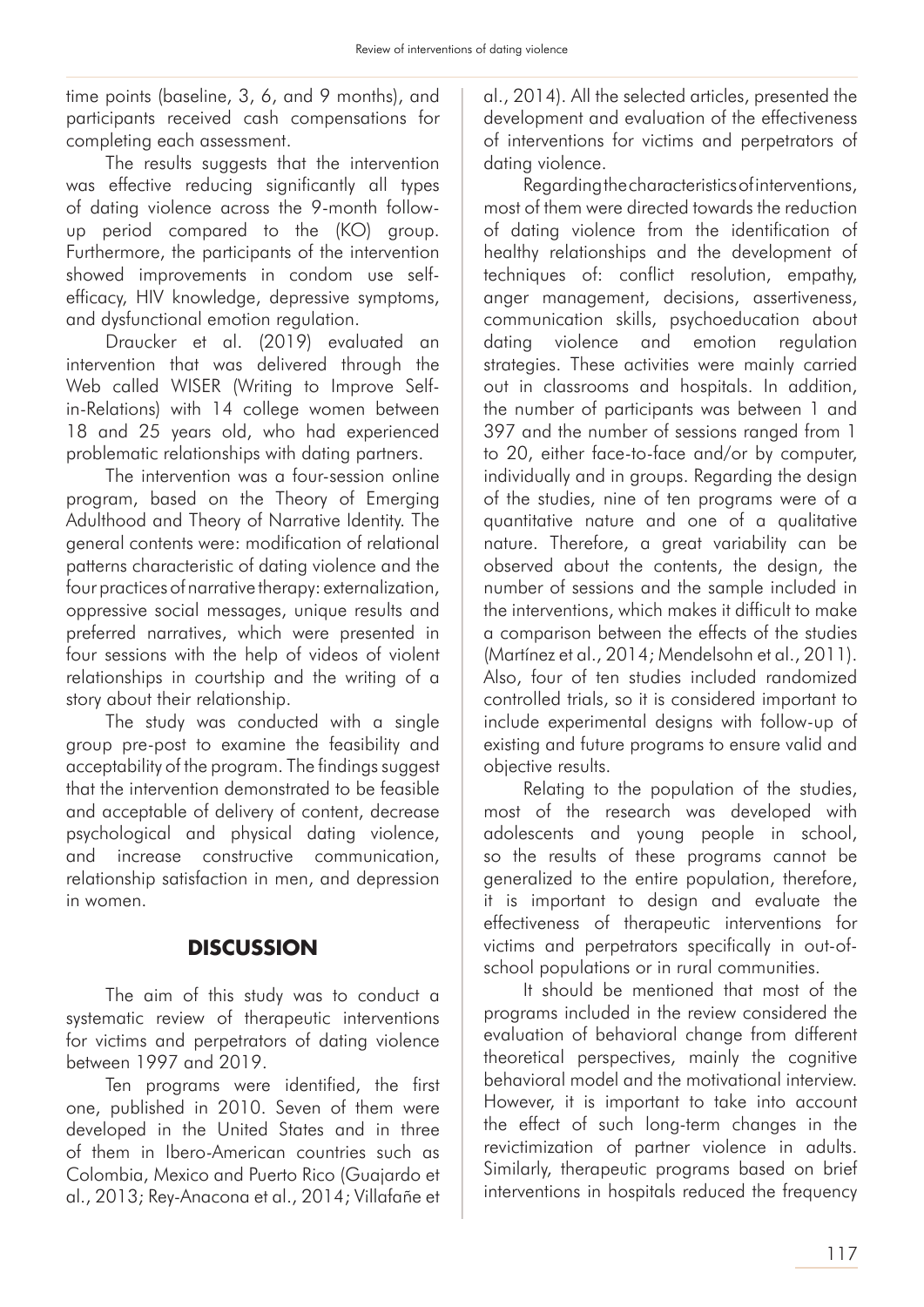of victimization behaviors of dating violence, so Barak, Hen, Boniel-Nissim, & Shapira (2008) and Eckhardt et al. (2013) report that this type of therapeutic program can be beneficial in hospitals, however, it is essential to evaluate its effectiveness in the short and long term in other contexts.

About interactive interventions such as cell phone, internet and computer applications, in this review three interventions were found that made use of these tools (Cunningham et al., 2013; Drauker, et al., 2019; Glass et al., 2015). Cunninghan et al. (2013) carried out their intervention from computer lessons and faceto-face therapeutic sessions. The findings of this program show that the use of computer lessons in addition to therapeutic activities can reduce the victimization of physical violence in adolescent dating. However, no significant effects were found in reducing the perpetration of sexual dating, therefore, the need to evaluate its effectiveness in greater depth in subsequent studies is evident. In the study of Glass et al. (2015), significant results were obtained regarding decision making in victims with a follow-up of 12 months through a cell phone application. Finally, Drauker et al. (2019) reported decrease psychological and physical dating violence among college students. Therefore, this type of interactive interventions can be attractive innovative solutions for the participants and improve their mental health (Bakker, Kazantzis, Rickwood & Rickard, 2016). However, Payne, Lister, West and Bernhardt (2015) point out in their systematic review that more scientific support and more rigorous methodological evaluations are required to determine the effectiveness of mobile applications and interactive interventions.

The findings of this study indicate that dating violence interventions are relatively recent and require more research, therefore, it is necessary to advance in the research of the design and evaluation of intervention programs individually and in groups for victims and perpetrators of violence in courtship in different regions of the world considering the high prevalence of this phenomenon in adolescents and young people (Beserra et al., 2016; Fernández-Fuertes & Fuertes, 2010; Martínez, Gutiérrez & Gómez, 2016).

The main limitation of this study was that the search was carried out only in eight databases and in four languages. The use of experimental designs for the evaluation of therapeutic programs in different contexts is recommended for future studies, and carry out follow-ups for the effects of these long-term programs. It is also necessary to conduct research that explores the possible and different effects of individual and group therapy on victims and perpetrators of dating violence in a face-to-face and interactive way.

#### • Conflict of interest

The authors declare no conflict of interest.

### **REFERENCES**

- Alegría, M. y Rodríguez, A. (2015). Violencia en el noviazgo: perpetración, victimización y violencia mutua. Una revisión. *Actualidades en Psicología, 29*(118), 57-72. doi: 10.15517/ ap.v29i118.16008
- American Psychological Association (2019). *Understanding psychotherapy and how it works.* Recuperado de: https://www.apa.org/ helpcenter/understanding-psychotherapy
- Bakker, D., Kazantzis, N., Rickwood, D., & Rickard, N. (2016). Mental Health Smartphone Apps: Review and Evidence-Based Recommendations for Future Developments. *Journal of Medical Internet Research. 1*(2), 1-31. doi: 10.2196/ mental.4984
- Barak, A., Hen, L., Boniel-Nissim, M., & Shapira, N. (2008). A comprehensive review and a metaanalysis of the effectiveness of Internet-based psychotherapeutic interventions. *Journal of Technology in Human Services, 26* (2-4), 109- 160. doi: 10.1080/15228830802094429
- Beserra, M. A., Leitão, M. da C., Amaro de Oliveira, A. da S., Coelho, M. A., Figueira, C. M., & Carvalho, M. (2016). Prevalence and characteristics of dating violence among school-aged adolescents in Portugal. *Escola Anna Nery, 20*(1), 183-191. doi: 10.5935/1414-8145.20160024
- Copp, J. E., Giordano, P. C., Longmore, M. A., & Manning, W. D. (2016). Dating violence and physical health: A longitudinal lens on the significance of relationship dynamics and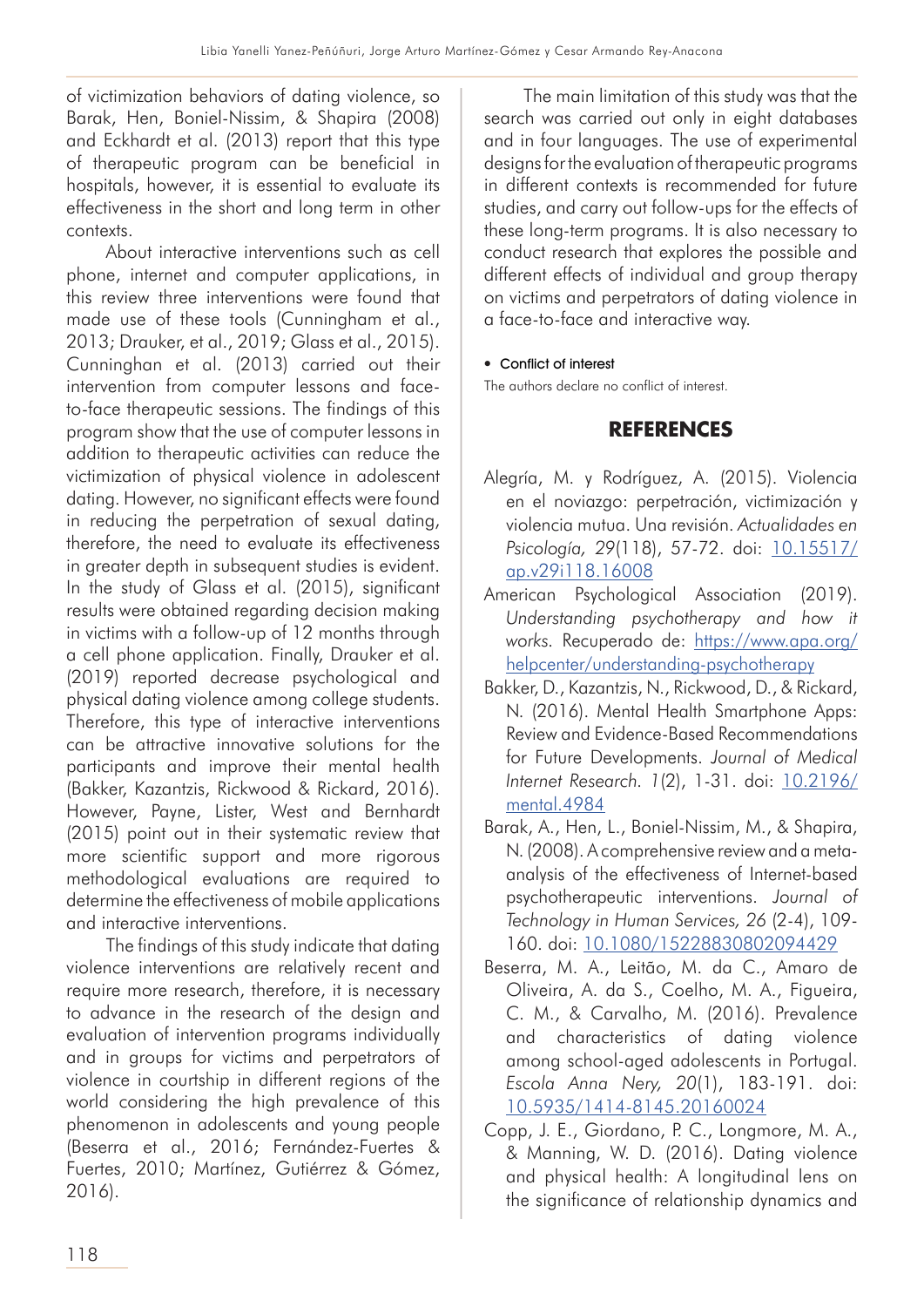anti-social lifestyle characteristics. *Criminal Behaviour and Mental Health, 26*(4), 251- 262. doi: 10.1002/cbm.2016

- \*Cunningham, R. M., Whiteside, L. K., Chermarck, S. T., Zimmerman, M. A., Shope, J. T., Bingham, C. R., Blow, F. C., & Walton, M. A. (2013). Dating violence: Outcomes following a brief motivational interviewing intervention among at-risk adolescents in an urban emergency department. *Academic Emergency Medicine, 20*(6), 562-569. doi: 10.1111/acem.12151
- De La Rue, L., Polanin, J. R., Espelage, D. L., & Pigott, T. D. (2017). A meta-analysis of school-based interventions aimed to prevent or reduce violence in teen dating relationships. *Review of Educational Research, 87*(1), 7-34. doi: 10.3102/0034654316632061
- \*Draucker, C. B., Martsolf, D. S., Crane, S., Romero, L., & Al-Khattab, H. A. (2019). A feasibility test of an online intervention to prevention dating violence in emerging adults. *Archives of Psychiatric Nursing, 33*(3), 296- 301. doi: 10.1016/j.apnu.2017.02.002
- Eckhardt, C. I., Murphy, C. M., Whitaker, D. J., Sprunger, J., Dykstra, R., & Woodard, K. (2013). *The effectiveness of intervention programs for perpetrators and victims of Intimate Partner Violence. Partner Abuse. 4*(2), 196-231. doi: 10.1891/1946-6560.4.2.196
- Fernández-Fuertes, A. A., & Fuertes, A. (2010). Physical and psychological aggression in dating relationships of Spanish adolescents: Motives and consequences. *Child Abuse Neglect, 34*, 183–191. doi: 10.1016/j. chiabu.2010.01.002
- Foshee, V., McNaughton, H., Gottfredson, N., Chang, L., & Ennett, S. (2013). A longitudinal examination of psychological, behavioral, academic, and relationship consequences of dating abuse victimization among a primarily rural sample of adolescents. *Journal of Adolescent Health, 5* (6), 723-729. doi: 10.1016/j.jadohealth.2013.06.016
- \*Glass, N., Clough, A., Case, J., Hanson, G., Barnes-Hoyt, J., Waterbury, A., Alhusen, J., Ehernsaft, M., Grace, K.T., & Perrin, N. (2015). A safety app to respond to dating

violence for college women and their friends: the MyPlan study randomized controlled trial protocol. *BMC public health, 15*(871), 1-13. doi: 10.1186/s12889-015-2191-6

- \*Guajardo, N. y Cavazos, B. E. (2013). Intervención centrada en soluciones-cognitivo conductual en un caso de violencia en el noviazgo. *Revista Electrónica de Psicología Iztacala, 16*(2), 476-503. Recuperado de: https://revistas.unam.mx/index.php/repi/ article/download/39961/36364
- Hébert, M., Lavoie, F., Vitaro, F., McDuff, P., & Tremblay, R. (2008). Association of child sexual abuse and dating victimization with mental health disorder in a sample of adolescent girls. *Journal of Traumatic Stress, 21*(2), 181-189. doi: 10.1002/jts.20314
- Leen, E., Sorbring, E., Mawer,M., Holdsworth, E., Helsing, B., & Bowen, E. (2013). Prevalence, dynamic risk factors and the efficacy of primary interventions for adolescent dating violence: An international review. *Aggression and Violent Behavior, 18*(1), 159–174. doi: 10.1016/j.avb.2012.11.015
- Liberati, A., Altman, D. G., Tetzlaff, J., Mulrow, C., Gøtzsche, P. C., Ioannidis, J. P. A., … Moher, D. (2009). The PRISMA statement for reporting systematic reviews and metaanalyses of studies that evaluate health care interventions: Explanation and elaboration. *PLOS Medicine, 6*(7), e1000100. doi: 10.1371/journal.pmed.1000100
- Lormand, D. K., Markham, Ch. M., Peskin, M. F., Byrd, T. L., Addy, R. C., Baumler, E., & Tortolero, S. R. (2013). Dating violence among urban, minority, middle school youth and associated sexual risk behaviors and substance use. *Journal of School Health, 83*(6), 415-421. doi: 10.1111/josh.12045
- Ludin, S., Bottiani, J. H. ., Debnam, K., Solis, M. G. O., & Bradshaw, C. P. (2018). A crossnational comparison of risk factors for teen dating violence in Mexico and the United States. *Journal of Youth & Adolescence, 47*(3), 547-559. doi: 10.1007/s10964-017-0701-9
- Martínez, J. A., Gutiérrez, V. y Gómez N. (2016). Relación entre la violencia en el noviazgo y observación de modelos parentales de maltrato.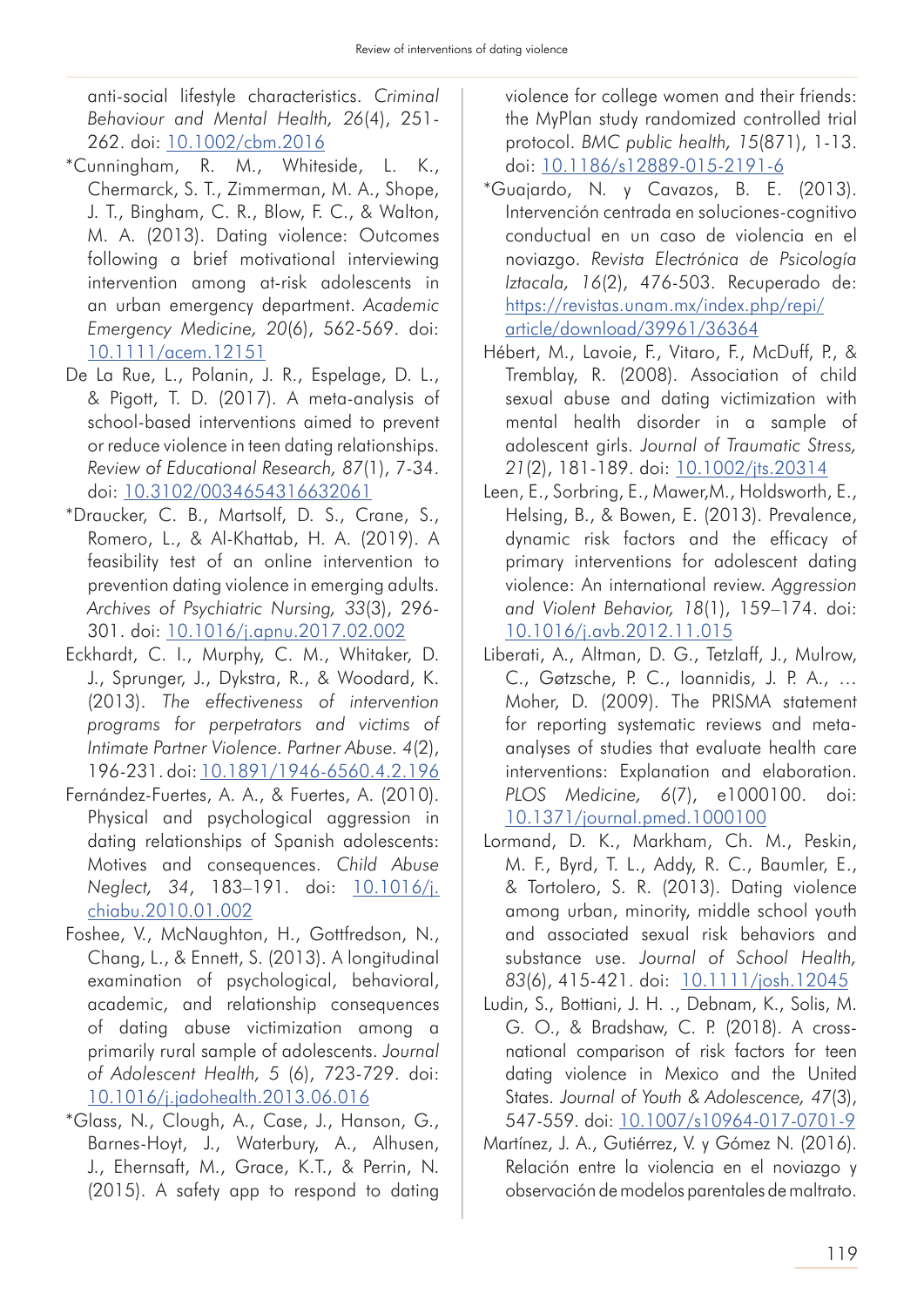*Psychologia: Avances de la Disciplina, 10*(1), 101–112. Recuperado de: http://www.redalyc. org/articulo.oa?id=297245905010

- Martínez, J. A. y Rey, C. A. (2014). Prevención de violencia en el noviazgo: Una revisión de programas publicados entre 1990 y 2012. *Pensamiento Psicológico, 12*(1), 117-132. doi: 10.11144/Javerianacali.PPSI12-1.pvnr
- Mendelsohn, M., Herman, J. L., Schatzow. E., Coco, M., Kallivayalil, D., & Levitan, J. (2011). The trauma recovery group: A guide for practitioners. New York: The Guilford Press.
- Mercy, J. A., & Tharp, A. T. (2015). Adolescent dating violence in context. *American Journal of Preventive Medicine, 49*(3), 441-444. doi: 10.1016/j.amepre.2015.02.028
- Parker, E. M., Johnson, S. L., Debnam, K. J., Milam, A. J., & Bradshaw, C. P. (2017). Teen dating violence victimization among high school students: A multilevel analysis of schoollevel risk factors. *Journal of School Health, 87*(9), 696-704. doi: 10.1111/josh.12538
- Payne, H. E., Lister, C., West, J. H., & Bernhardt, J. M. (2015). Behavioral Functionality of Mobile Apps in Health Interventions: A Systematic Review of the Literature. *JMIR mHealth and uHealth, 3*(1), e20. doi: 10.2196/mhealth.3335
- Perestelo-Pérez, L. (2013). Standards on how to develop and report systematic reviews in Psychology and Health. *International Journal of Clinical and Health Psychology, 13,* 49-57. doi: 10.1016/S1697-2600(13)70007-3
- Peterson, K., Sharps, P., Banyard, V., Powers, R. A., Kaukinen, C., Gross, D., Decker, M. R., Baatz, C., & Campbell, J. (2018). An evaluation of two dating violence prevention programs on a college campus. *Journal of Interpersonal Violence, 33*(23), 3630-3655. doi: 10.1177/0886260516636069
- \*Peskin, M. F., Markham, C. M., Shegog, R., Baumier, E. R., Addy, R. C. & Tortolero, S. R. (2014). Effects of the It's Your Game… Keep It Real Program on Dating Violence in ethnic-minority middle school youths: A group randomized trial. *American Journal of Public Health, 20*(6), 5562-569. doi: 10.1111/ acem.12151
- \*Rey-Anacona, C. A., Martínez-Gómez, J. A.,

Villate-Hernández, L. M., González-Blanco, C. P. y Cárdenas-Vallejo, D. C. (2014). Evaluación preliminar de un programa para parejas no casadas que han presentado malos tratos. *Psychologia: Avances de la disciplina, 8*(1), 55- 66. Recuperado de: http://www.scielo.org.co/ pdf/psych/v8n1/v8n1a06.pdf

- \*Rizzo, C. J., Joppa, M., Barker, C., Collibee, C., Zlotnick, C., Brown, L. K. (2018). Projet Date SMART : a Dating Violence (DV) and sexual risk prevention program for adolescent girls with prior DV exposure. *Prevention Science, 19*(4), 416-426. doi: 10.1007/s11121-018-0871-z
- \*Rothman, E. F., & Wang, N. (2016). A feasibility test of a brief motivational interview intervention to reduce dating abuse perpetration in a hospital setting. *Psychology of Violence, 6*(3), 433-441. doi: 10.1037/vio0000050
- Rubio-Garay, F., Carrasco, M. A., Amor, P. J. y López-González, M. A. (2015). Factores asociados a la violencia en el noviazgo entre adolescentes: Una revisión crítica. *Anuario de Psicología Jurídica, 25*(1), 47-56. doi: 10.1016/j.apj.2015.01.001
- Rubio-Garay, F., López-González, M. A., Carrasco, M. A. y Amor, P. J. (2017). Prevalencia de la violencia en el noviazgo: Una revisión sistemática. *Papeles del Psicólogo, 38*(2), 135- 147. doi: 10.23923/pap.psicol2017.2831
- Sánchez-Jiménez, V., Muñoz-Fernández, N., & Ortega-Rivera, J. (2018). Efficacy evaluation of "Dat-e Adolescence": A dating violence prevention program in Spain. *PLoS ONE, 13*(10), e0205802. doi: https://doi. org/10.1371/journal.pone.0205802
- Temple, J. R., Le, V. D., Muir, A., Goforth, L., & McElhany, A. L. (2013). The need for schoolbased teen dating violence prevention. *Journal of Applied Research on Children, 4*(1). Disponible en: http://digitalcommons.library. tmc.edu/childrenatrisk/vol4/iss1/4
- Urrútia, G., Bonfil, X. (2010). Declaración PRISMA: una propuesta para mejorar la publicación de revisiones sistemáticas y metaanálisis. *Medicina clínica, 135*(11), 507-511. doi: 10.1016/j. medcli.2010.01.015
- \*Villafañe, A., Jiménez, M., Capellas, M. & Collazo, S. (2010). Un modelo de consejería grupal